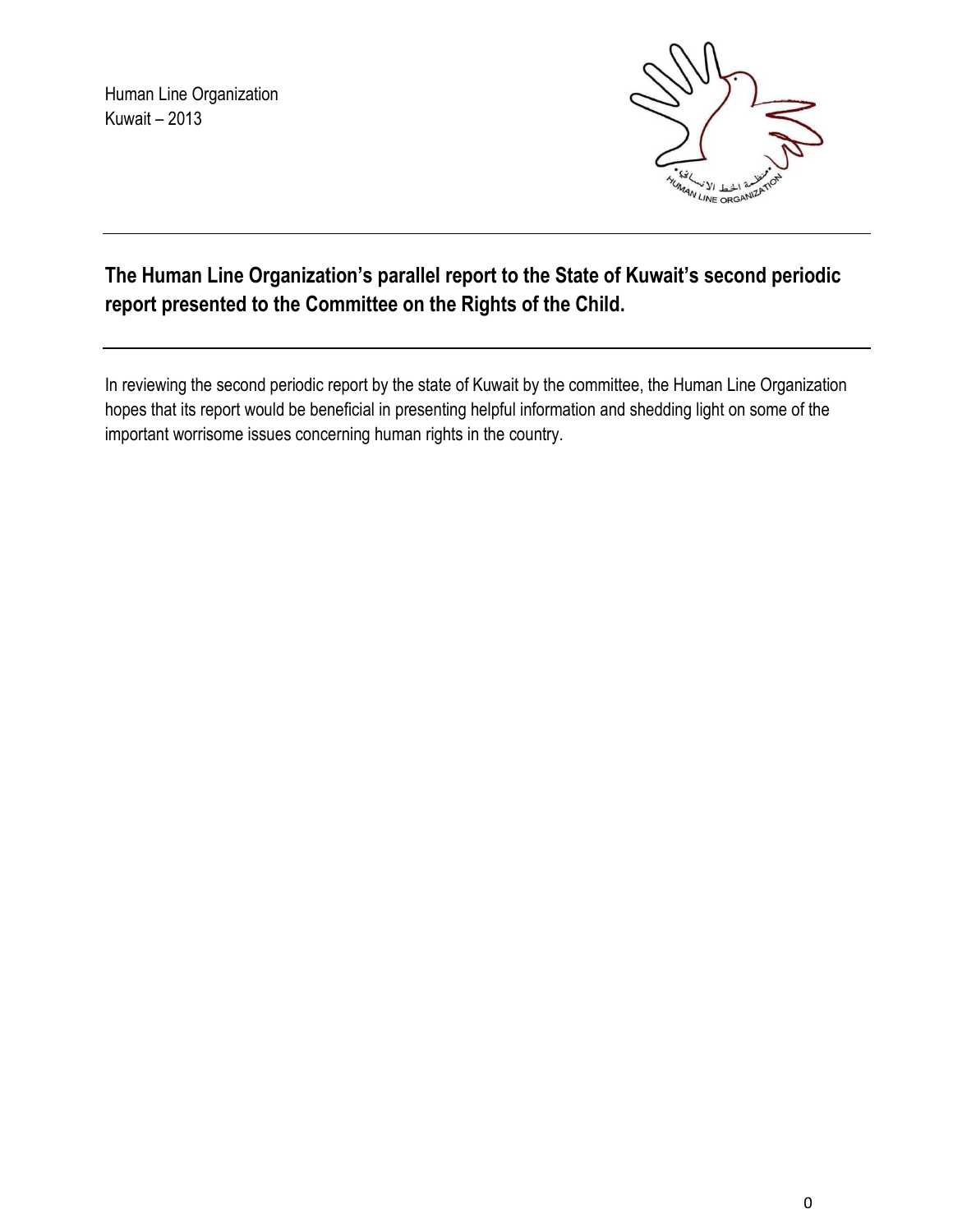### **About the Organization:**

The Human Line Organization (HLO) is a civil society organization comprised of volunteer activists. Established in 2012, the organization aims to defend and promote human rights. The organization aims to achieve its goals through awareness and training on human rights principles and mechanisms, and the observation and documentation of human rights violations. HLO works on issuing objective reports on human rights issues in an effort to resolve them and thus promote the culture of tolerance and peaceful coexistence in society.

### **Executing the terms of the treaty in Kuwaiti laws:**

Although article 70 of the Kuwaiti constitution states that international treaties ratified by Kuwait have the force of law, the judicial and executive authorities, however, have not taken enough measures to implement this article. Having reviewed the Judicial Studies Institution's program for training courses aimed at judges and prosecutors, we found no training courses on human rights treaties, with the exception of one on international humanitarian law. A number of the members of the judiciary body and lawyers have enrolled in courses and workshops organized by civil society organizations which about relate to these treaties.

#### **Recommendations**

1.Including the essential conventions on human rights within the regular training curriculum for lawyers and members of the judicial authorities as a prelude to rely on in decrees issued by the judicial authority

2.Require the government to synchronize national legislation with the clauses of the International Covenant on Civil and Political Rights.

### **Age of Majority**

There is no thorough and fixed definition for the age of majority in Kuwaiti law or when a child ceases to be a minor and enters adulthood. Based on civil law no 67 of the year 1980

2nd Paragraph of Article 92 "Age of majority is upon reaching 21 whole years" whereas in matters concerning juveniles a person comes of age at 18 years as stipulated in article 15 of law no. 3 of the year 1983. And while Personal Status law acknowledges the validity of a child's marriage upon reaching puberty, a person is not allowed to exercise his electoral right unless he has reached 21 years of age based on article 1 of law no. 35 of the year 1962 in matters concerning parliament member elections.

#### **Recommendations:**

1.Unifying the legal age of majority to be 18 years.

#### **Child Marriage**

• The minimum age stipulated in Kuwaiti law for registering a marriage is (15) years for females and (17) for males while the marriage contract itself is validated upon reaching puberty as per law 51 of year 1984 regarding Family and Personal Status (51/1984), which states:

Article 24 " for a marriage to be legitimate, parties have to be of age (puberty) and of sound mind" and Article 26 " the notarization and authentication of a marriage contract is prohibited if a female has not reached 15 years of age and a male 17 years at the time of registering the contract".

#### **Recommendations:**

1.Passing legislative amendments to determine 18 as the legal age for entering into a marriage contract.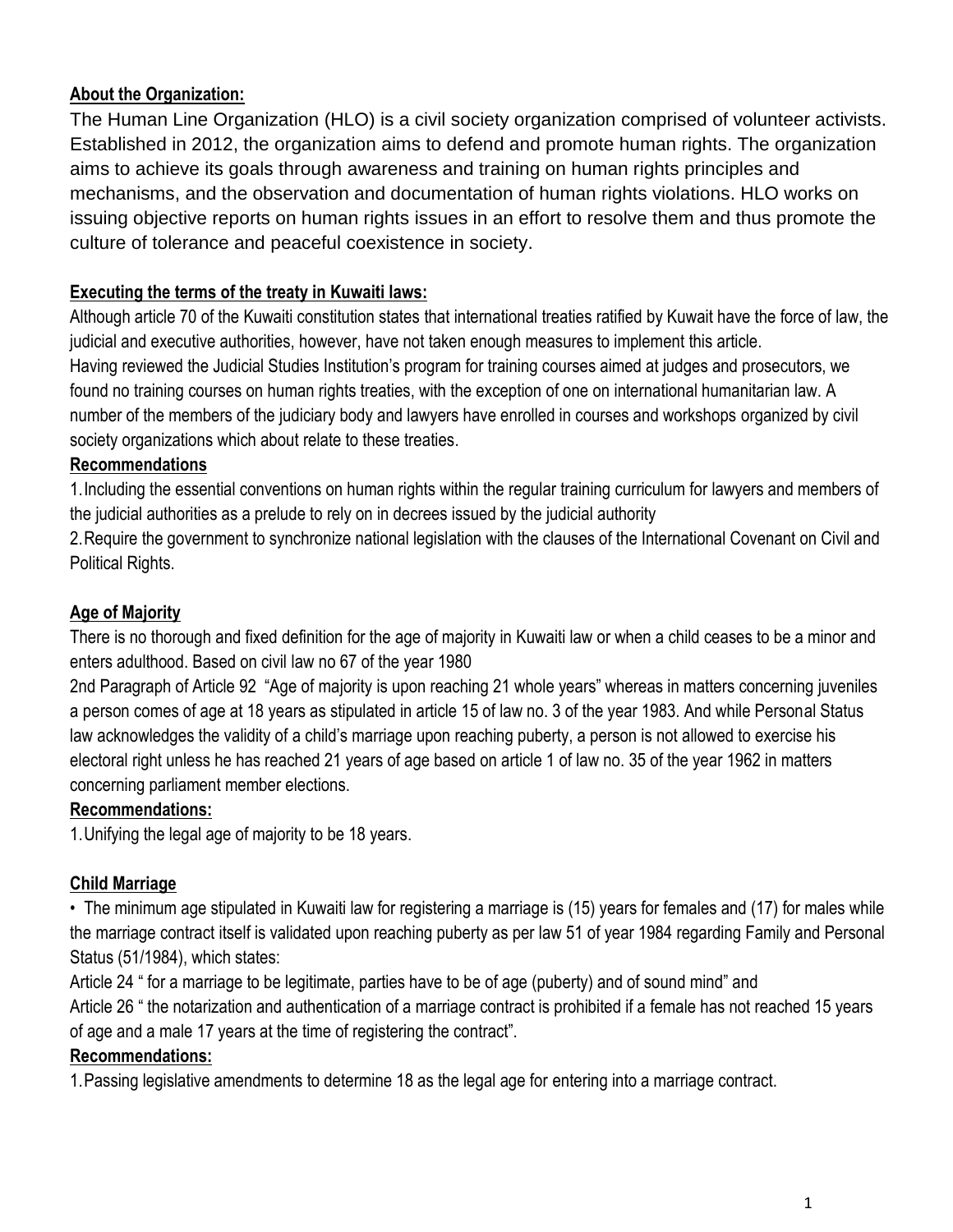#### **Violence Against Children:**

• There is no legal definition for violence against children but there are certain acts of violence which are incriminated by Kuwaiti law regardless of whether they were incurred by a child or not such as: beating, killing, theft, breach of trust, verbal offense, defamation, sexual assault, rape (assault by penetration). Yet, the law does not criminalize disciplinary beating inflicted on children by their guardians or caretakers as is stated in article 26 of law no. 16 of the year 1960 by issuing penal code (16/1960) " no crime is committed if the act is executed on the premise of exercising the right to discipline a child by one who is authorized by law to do so with the condition that boundaries are kept and the intention of beating is directed solely towards disciplining."

• Due to the difficulty of distinguishing between disciplinary beating and physical violence or abuse inflicted on a child by one of his guardians or caretakers, legal authorities are weighed with the complications of charging an alleged perpetrator except in the case where a child has suffered evident physical harm. It is also believed that due to social factors on the one hand and the unawareness (bordering on ignorance) of some policemen on the other, lawsuits are not filed against guardians who misuse their right to discipline their children in cases where their beating resulted in extreme physical or psychological harm on a child. Resorting to a lawyer, moreover, is not a matter feasible or practical for most victims of violence either for financial reasons or due to the difficulty for a child to hire a lawyer without the consent of their guardian.

• In the case that a child sustains violence from his guardian and registers a case against him, the unit conducting the investigation is not obliged to carry out the procedure of separating a child from his guardian. There are moreover concerns towards ensuring the safety of a child in the event he/she is placed in care shelters belonging to the Ministry of Social Affairs and Labor if it were decided that he is required to be separated from his guardian.

• There is great concern on the lack of carrying out sufficient and adequate measures to protect children within the school environment lest they suffer from verbal or physical violence or sexual harassment. And although Kuwaiti law incriminates these violations and assaults, legal procedures are rarely enacted in the case that a child experiences sexual harassment since parents often refrain from filing a complaint for fear of damaging his child's reputation. Furthermore, many school administrations tend to conceal such incidents and treat the matter with complete discretion whereby numerous cases do not even reach the school counselor and therefore the perpetrating student who committed the act is punished according to what the school administration sees fit which is usually being transferred to another school and it should be noted that other such incidents have been detected where the perpetrator continues to sexually harass other children at the school he/she was transferred to.

• In the event that a school administration does refer a case to the "Individual Cases" department (a sub-division of the Social and Psychological Services Department part of the Ministry of Education) which is specialized in evaluating individual cases and providing them with support and assistance to rehabilitate them socially, the services provided by the department will be ineffective and insufficient since there exists a great shortage in the technical staff and training as the department only has three employees who are expected to cover referred cases from all schools in Kuwait despite the lack of numbers and qualifications.

Unlike social rehabilitation, neither perpetrators nor victims of sexual harassment are not subjected to psychological rehabilitation even if they are referred by their school administration to the Social and Psychological Services Department except after attaining the approval of the abused child's parent who is likely to refrain from giving approval due to the widespread societal belief that this rehabilitation will give the impression that his child is suffering from a mental or psychological dysfunction and in this case the responsibility of rehabilitation is left to the school's social and psychological counselors who are in fact not effectively trained or even provided with a suggested treatment program for managing such cases which essentially leaves them unprepared. It is therefore up to the counselor to deal with each individual case based on his own personal experience and the plan that he finds suitable. Moreover, there is no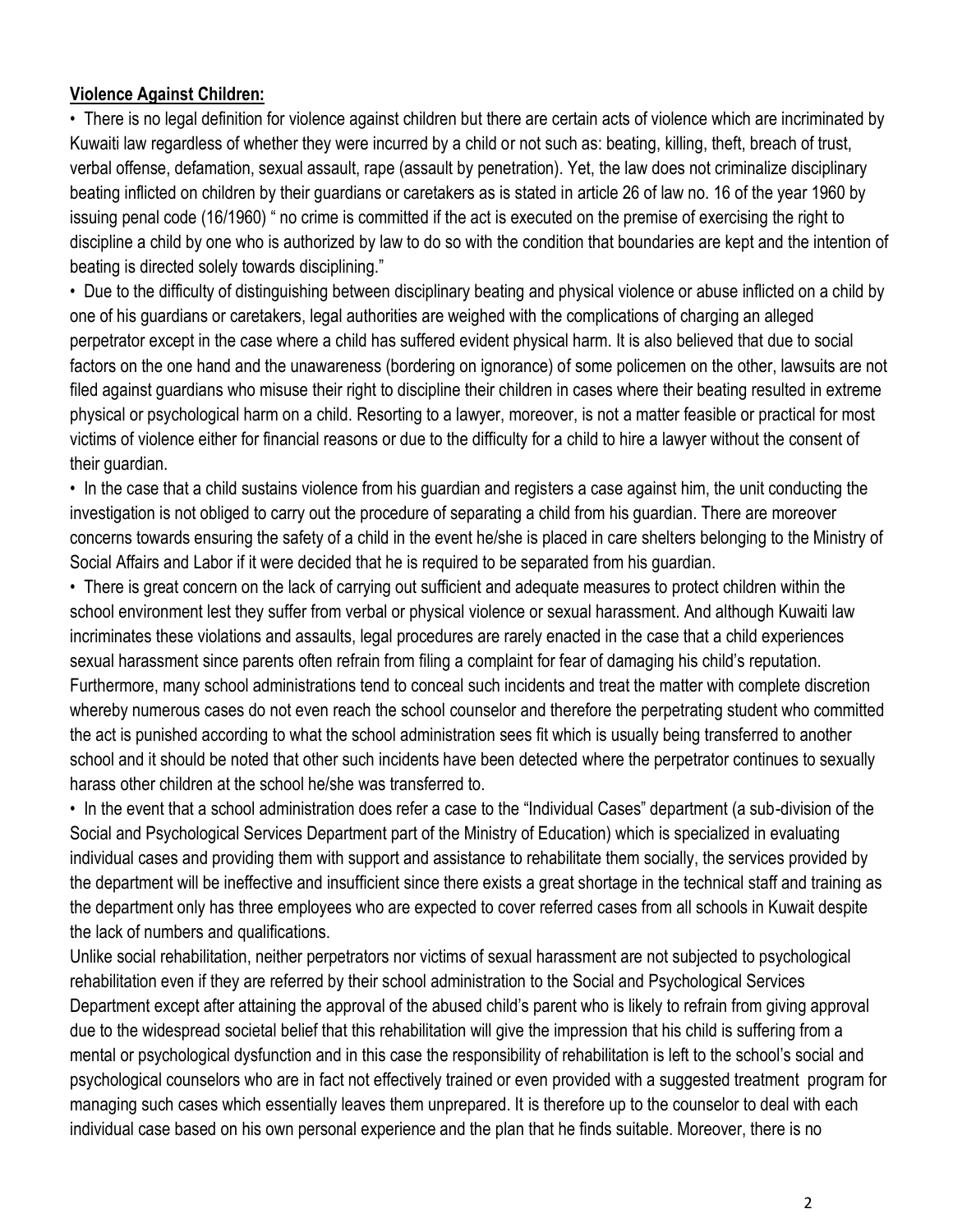administrative requirement that obliges the counselor to follow-up on the case, which grants him the option of abandoning the case at any time or phase.

• Procedures that apply to cases of verbal and physical abuse are also applied on incidents of sexual harassment except that more cases of abuse are reported even though the correctional procedures usually do not exceed administrative punishments without ever initiating the process of treatment and rehabilitation.

• Measuring the cases of sexual abuse is difficult due to the fact that they are included within a more general genre titled 'Behavioral Indiscretions' but what is evident is that only a small percentage of these reported violations, a number that does not exceed 20%, have had a file opened for follow-up. Data also shows that no more than 7%of reported physical abuse cases and 4% of verbal abuse cases have had a file opened for treatment and assessment.

• There are no compulsory mechanisms in place to deal with cases that are reasonably speculated to have suffered verbal or physical abuse at home despite them showing clear physical and psychological signs. Instead these matters are subject to various estimates and evaluations some of which are those of school counselors and counselors working in the Social and Psychological Department. In some cases complaints are filed to the public prosecutor in an effort to protect the child except that this procedure is rarely taken and the child is often left to be a victim of abuse in spite of the school and educational system knowing that the child is suffering from abuse, Schools also lack suitable awareness programs for students to educate them on how to protect themselves from sexual abuse and physical violence and how to deal with the situation in the event that an abuse does occur.

• Investigators tend to conceal many of the records of cases, which doctors report of children showing signs of physical or sexual abuse regardless of the investigator's conviction that there is obvious evidence that the crime did occur believing that he is protecting something more valuable and that is a family bond.

• In many cases policemen refrain from interfering when a victim of domestic violence requests their help via emergency hotline due to the wide-spread assumption that parents have the right to beat their children.

• Under Kuwaiti law, an act is not considered rape or assault by penetration except if the vagina is not penetrated whereas sexual assault is any other act of sexual harassment without any penetration that occurs on females and males or penetrating the anus by the male sexual organ. The law places greater punishments on crimes of rape and assault by penetration.

Article 186 of the Penal Code states that "having sexual intercourse with a woman against her will, regardless of whether it were through force, threatening or trickery, the perpetrator is punished by execution or lifetime imprisonment. However, if the perpetrator was a relative of the victim or caretaker or a guardian or someone who has an authority over her or a servant who works for her or any of those formerly mentioned, the punishment will be execution." Due to the fact that the sole punishment placed on relatives of a victim and her caretakers is execution, many of families pressure their daughters to cede their right for fear that the head of the household will be executed along the psychological struggle she'll face knowing that she was the reason behind the execution of one of her relatives which would consequently lead many of the victims to abandon their cases and have the perpetrator escape from punishment.

#### **Recommendations:**

1.Increasing the number of specialists in the 'Individual Cases' department

2.Increasing training programs, courses and workshops to train employees working in the Social and Psychological Services department and developing them professionally.

3.Implementing a compulsory treatment program for both victims and perpetrators in case of sexual or physical abuse.

4.Providing awareness programs for students on violence and sexual harassment prepared and placed by the Ministry of Education and circulated on all schools

5.Obliging school administrations to submit complaints to the public prosecutor in case they reasonably suspect that a student has suffered from an act of violence or sexual harassment.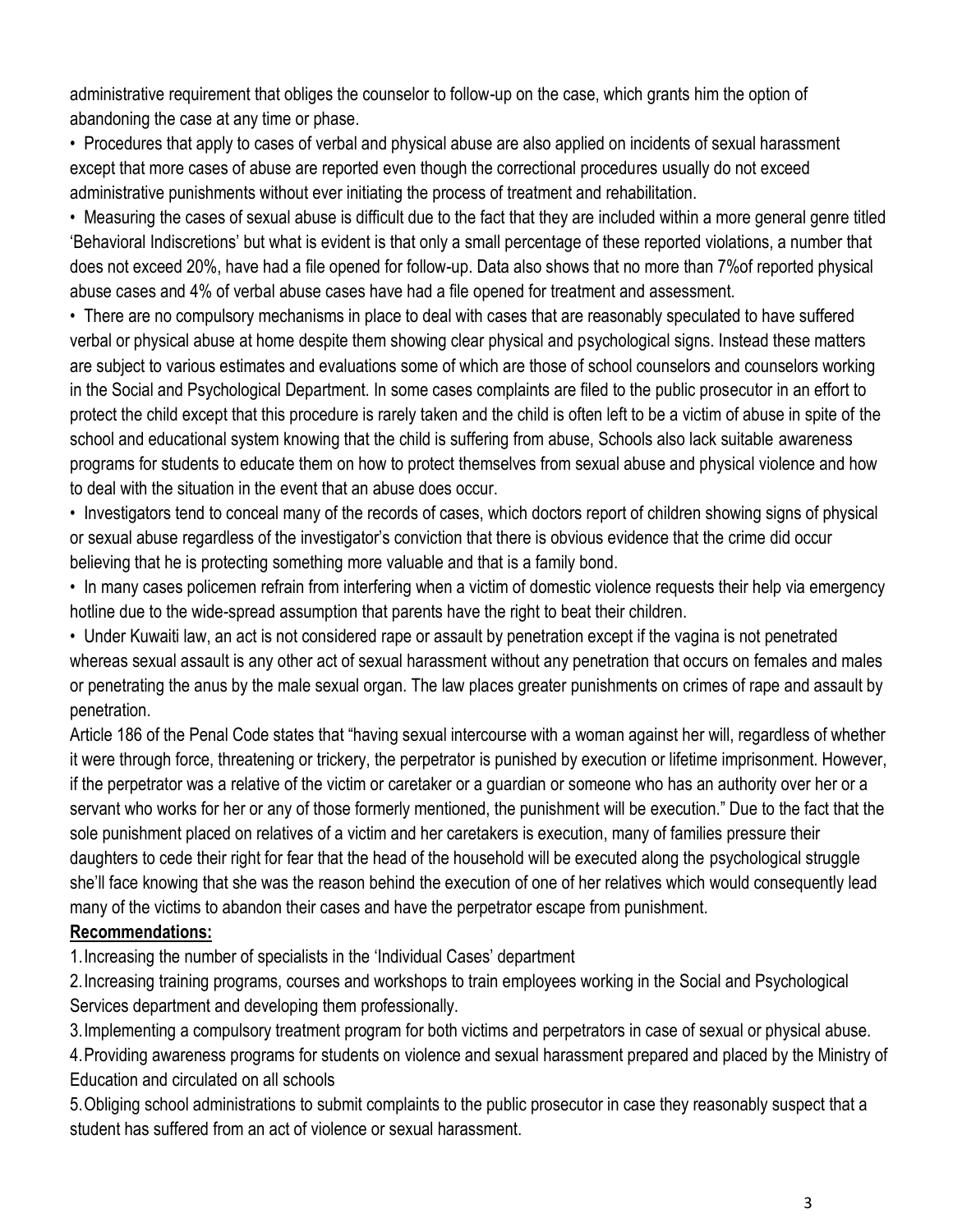6.Amending article 186 of the Penal Code to remove the punishment of execution from it

7.Allocating specific laws to deal with violence against children

8.Incriminating disciplinary beating

9.Holding awareness programs and educational courses for parents to train them on how to deal with children and discipline them without resulting to violence

10.Tightening supervision and regulations over investigators in general and hospital investigators more specifically to prevent the concealment of cases and claims in the event that an act of abuse occurs on a child.

### **Education:**

• Article 40 of the Kuwaiti constitution states that: "Education is a right for Kuwaitis, guaranteed by the state in accordance with law and within the limits of public policy and morals. Education in its preliminary stages shall be compulsory and free in accordance with law. The law shall lay down the necessary plan to eliminate illiteracy. The State shall devote particular care to the physical, moral and mental development of youth". And in article 13 that "Education is a fundamental requisite for the progress of society, assured and promoted by the State".

• However, law no. 11 of 1965 on compulsory education (11/1965) states in article 1 that: "Education is compulsory and free for all Kuwaiti children, male and female, from primary to intermediate levels. The state is obligated to provide school buildings, textbooks, teachers and all that is necessary to guarantee the success of compulsory education of human and material resources". This makes education in Kuwait compulsory and free for Kuwaitis only; for non-Kuwaitis, however, it is neither compulsory nor free.

• Public schools in Kuwait only admit, and provide free education to Kuwaiti students. The following groups are an exception, and they are admitted to public schools and provided with free education: children of a Kuwaiti mother married to a non-Kuwaiti, children of GCC citizens, children of foreign diplomats, children of non-Kuwaiti POWs and martyrs, children of employees in public schools including science lab technicians and librarians. As well as the children of the faculty members of Kuwait University, the Public Authority for Applied Education and Training (PAAET), Arab Open University, Kuwait Institute for Scientific Research and Saad Al-Abdullah Academy. Thus, the majority of Kuwaiti students are segregated from the majority of non-Kuwaiti expatriates, which in turn contributes to intolerance towards foreigners.

• Non-Muslims are not required to attend Islamic education classes. However, the Islamic education courses are representative of one Islamic school of thought, i.e. Sunni Islam, and it teaches prayers and other rituals different than how it is performed in other sects, i.e. Shia Islam (which makeup a large segment of society in Kuwait). Shia parents find themselves teaching their children two methods of prayer and other rituals, one for school and one for their own religious practices. And despite the existence of a licensed Shia school in Kuwait, it is required to teach the ministry of education's textbooks, including Islamic education courses (which are in accordance with Sunni Islam, not Shia). Moreover, no licenses were granted to any schools that teach other religions.

• In the textbook of the Islamic education course for the 10th grade, in "The nullification of the Oneness of Allah" lesson, (pages 37 to 46), there is a description of the beliefs and practices of other Muslim sects and religions, deeming them as "shirk" (believing in other gods beside Allah). This description includes Shia Muslims who constitute a significant percentage of Kuwaiti society; in turn, once a Muslim has been deemed a "mushrik" (who has not recanted these beliefs) he/she is then considered an infidel and thus condemned to death and is stripped of his/her possessions. Hence students are required to study and be examined in a course that describes them and considers them and their families to be infidels condemned to death. In addition to harassment and bullying witnessed by students while teaching this lesson, it also instills in students intolerance towards other religions and beliefs.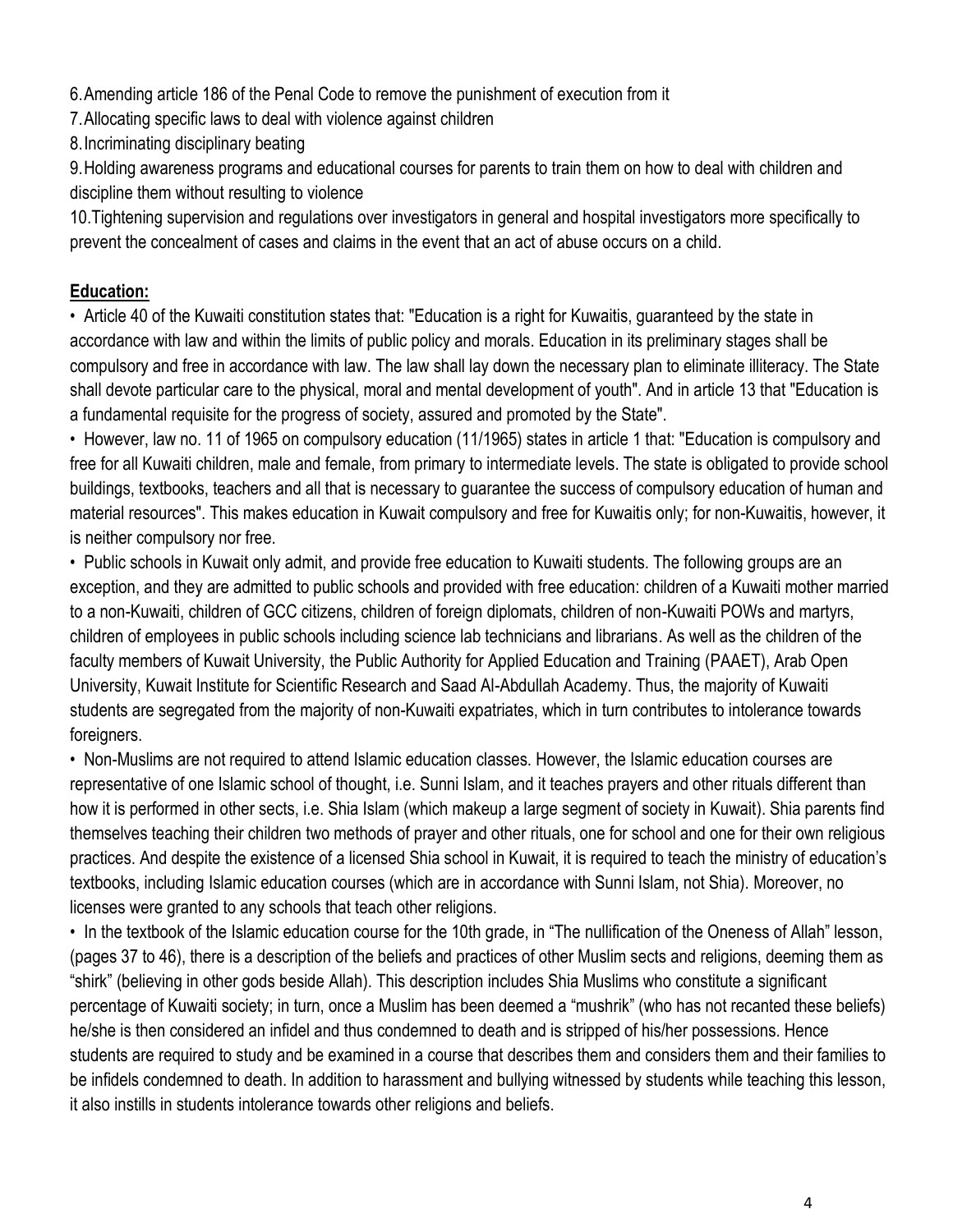• Students and their guardians are not provided with the rules and regulations list of the school, which is issued by the Ministry of Education and applied on all public schools. A student thus attends school without having sufficient information regarding his rights and duties, nor the foundations that organizes his relationship with the school. Instead of the rules and regulations list the ministry distributes a guidebook to the guardians for each school grade that contains some goals and rules, which the ministry feels are of interest to the guardian.

• National education course is taught at a rate of one class per week for the elementary school level, afterwards the students doesn't get any courses of value oriented nature is taught until 12th grade where they are taught a course on Constitution and Human rights at a rate of one class per week. The Religious Institute students (which starts at 5th grade) are not taught any classes related to human rights.

• Although the goal of education in Kuwait in general, and the different school grades in particular is to encourage tolerance, promote acceptance of others and respecting the difference of opinion and to renounce fanaticism, yet, these principles are not fully implemented and practiced in school curriculums. The concept of tolerance that is taught is a concept where a child learns to respect those whom he shares a common ground with such as religion or race. Early school education doesn't teach or portray any culture other than local culture. Respect to difference of opinion in curriculums is impossible since they are only portrayed in negative aspect. Although the National Education course for the first 5 grade levels, and the 'Constitution and Human Rights' course for 12th grade are meant to promote these principles, yet, the review of these curriculums showed that these principles were not met.

• There was a notable retreat in the teaching of 'Constitution and Human Rights' classes in the last years, where it was taught before from 10th grade up until 12th grade for high school levels at a rate of one class per week, while now it is only taught for only the 12th grade at a rate of one class per week.

• There are approximately 125 private schools in Kuwait, they can be categorized as: Arabic schools, British, American, Indian, Pakistani and bilingual schools. Parents often complain that the educational services provided are below their expectations for the high tuition fees (which have increased repeatedly over the last few years). As for less expensive schools, the educational services are seen to be worse. The departments in the ministry of education concerned with private schools have refused to present any information about the conditions of these schools and the reasons behind the increase of tuition fees.

• It is believed that one of the reasons behind the increase in tuition fees of private schools are the high costs of construction in Kuwait, and the unreasonably high prices of real estate as well. In turn, this minimizes the competition between these schools and drives the owners to increase their tuition fees to cover for the abovementioned high costs.

| Level               | Minimum        | Maximum           |
|---------------------|----------------|-------------------|
| Kindergarten        | KD233 (\$828)  | KD2804 (\$9670)   |
| Primary school      | KD246 (\$874)  | KD3644 (\$12,956) |
| Intermediate school | KD295 (\$1048) | KD3923 (\$13,948) |
| High school         | KD361 (\$1284) | KD4392 (\$15,623) |

• When applying to schools, the ministry of education -in accordance with student affairs regulations- requires a number of documents, like a valid residency for non-Kuwaiti expatriates, which deprives many children from the right to education. Stateless (Bedoun) applicants have to submit a birth certificate to complete the registration procedures. However, the stateless (Bedoun) who are under security restrictions are not allowed to issue birth certificates; they are issued a "birth notification". The ministry does not accept this notification as a replacement to the birth certificate;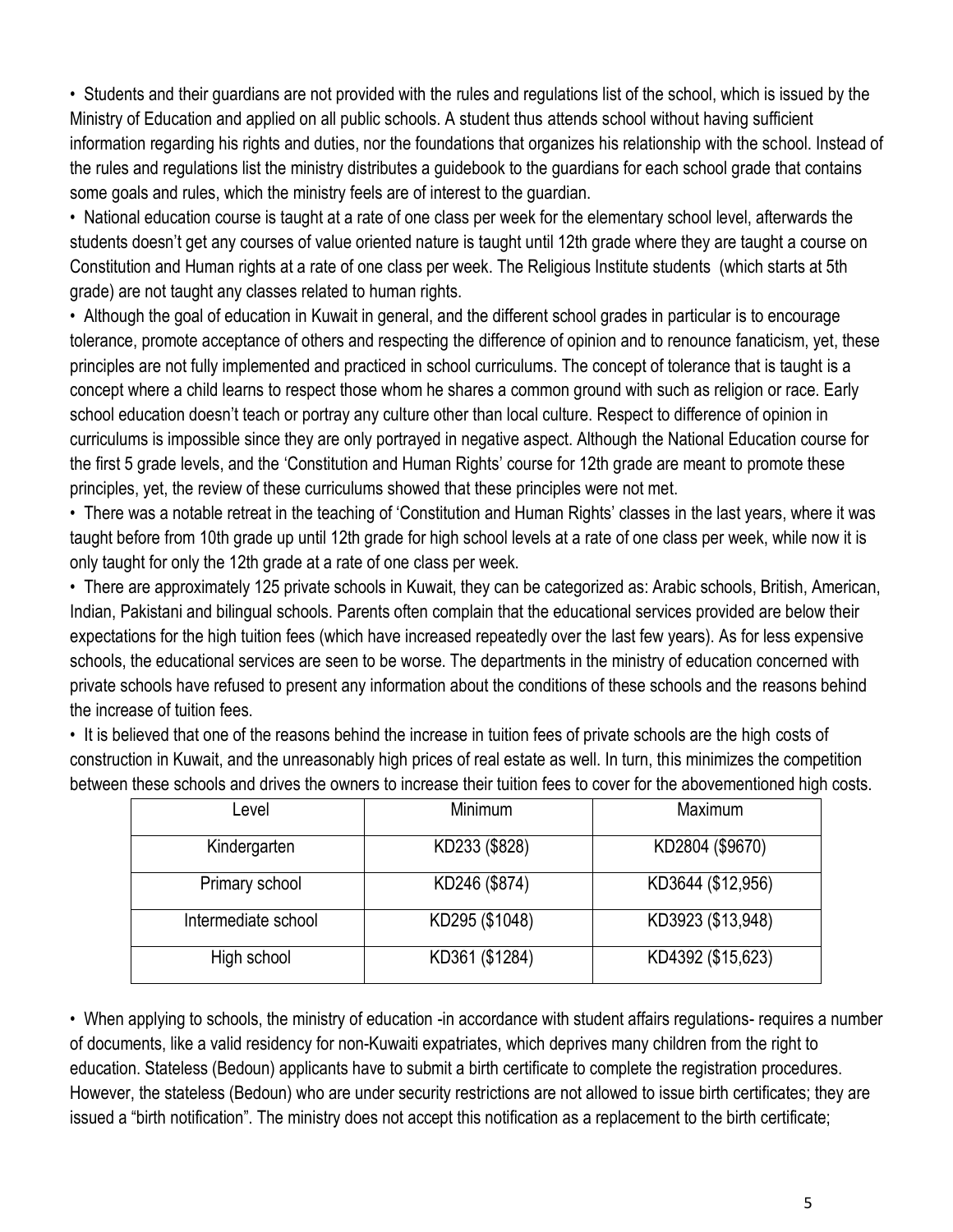however, the minister of education often issues an exceptional decree allowing applicants to register with the birth notification. But this procedure is neither regulated nor guaranteed.

• The "Charitable fund for students in need" covers education expenses up to an amount sufficient for attending a low tuition privet school, allowing parents to register their children at more expensive schools if they cover the price difference. Due to poor living condition of Stateless (Bedoun) families, stateless students are mostly concentrated at cheaper schools, and due to low competition between privet schools and poor supervision, the educational level of these schools have been declining. Also, these schools demand extra "Excellence Fees".

• Non-Kuwaiti applicants to PAAET (The Public Authority for Applied Education and Training) are required to have a high-school diploma from Kuwaiti (or equalized in to it) with a grade of over 80%, which is higher than the percentage required of Kuwaiti applicants. Non-Kuwaiti applicants have only 50 seats reserved for the following groups:

1.The children of a Kuwaiti mother.

Be they stateless (bedoun) or citizens of other countries.

2.The wives of Kuwaitis.

3.Those who are decreed by law to be treated as Kuwaitis.

4.The children of members of the armed forces and police:

- Must have served for no less than 15 years.

- Be employed at the time, retired for having reached the age, health reasons or deceased.

5.The children of GCC citizens.

6.The children of faculty members or employees at the PAAET.

Stateless (Bedoun) applicants (of category 1, 2 and 4) are required to submit a photocopy of a valid Resident ID instead of the bedoun civil ID.

• The cost of privet university level education in Kuwait is higher than the ability of an average middle class family, meanwhile Kuwait University provides good quality education free of cost, Kuwait University used to admit limit categories of Stateless students, yet these categories have expanded in the past few years to include children of Kuwaiti Mothers, and Children of Non-Kuwaiti Martyrs, and the number of admissions designated for the Stateless increased to 150, however, still this number is not enough.

• The ministry of education often intervenes (moved mostly by pressure from members of the parliament) to restrict and stop some activities in schools or private universities when these activities include co-ed singing or dancing.

#### **Recommendations:**

1.Making the necessary legislative adjustments to make preliminary education compulsory and free for non-Kuwaitis. In line with article 28 point 1 (a) of the convention which Kuwait has ratified without reservations.

2.Enabling expatriate students who do not hold valid residencies and the stateless (Bedoun) who do not hold valid "review cards" issued from the central system of illegal residents to enroll in schools.

3.Desegregation of expatriate students into Kuwaiti public schools.

4.Allowing the followers of different religions to open their own schools and teach their children a curriculum that is in accordance with their beliefs.

5.Editing the curricula in accordance with concepts of tolerance and mutual respect and introducing the child to diverse world cultures.

6.To not restrict or obstruct the organization of cultural and artistic extra-curricular activities in schools.

7.Taking the necessary measures to ensure that the right to university-level education is available (with reasonable conditions) to stateless (bedoun) students.

8.The government should be actively involved in reducing tuition fees in private schools and increasing the standards of its educational services.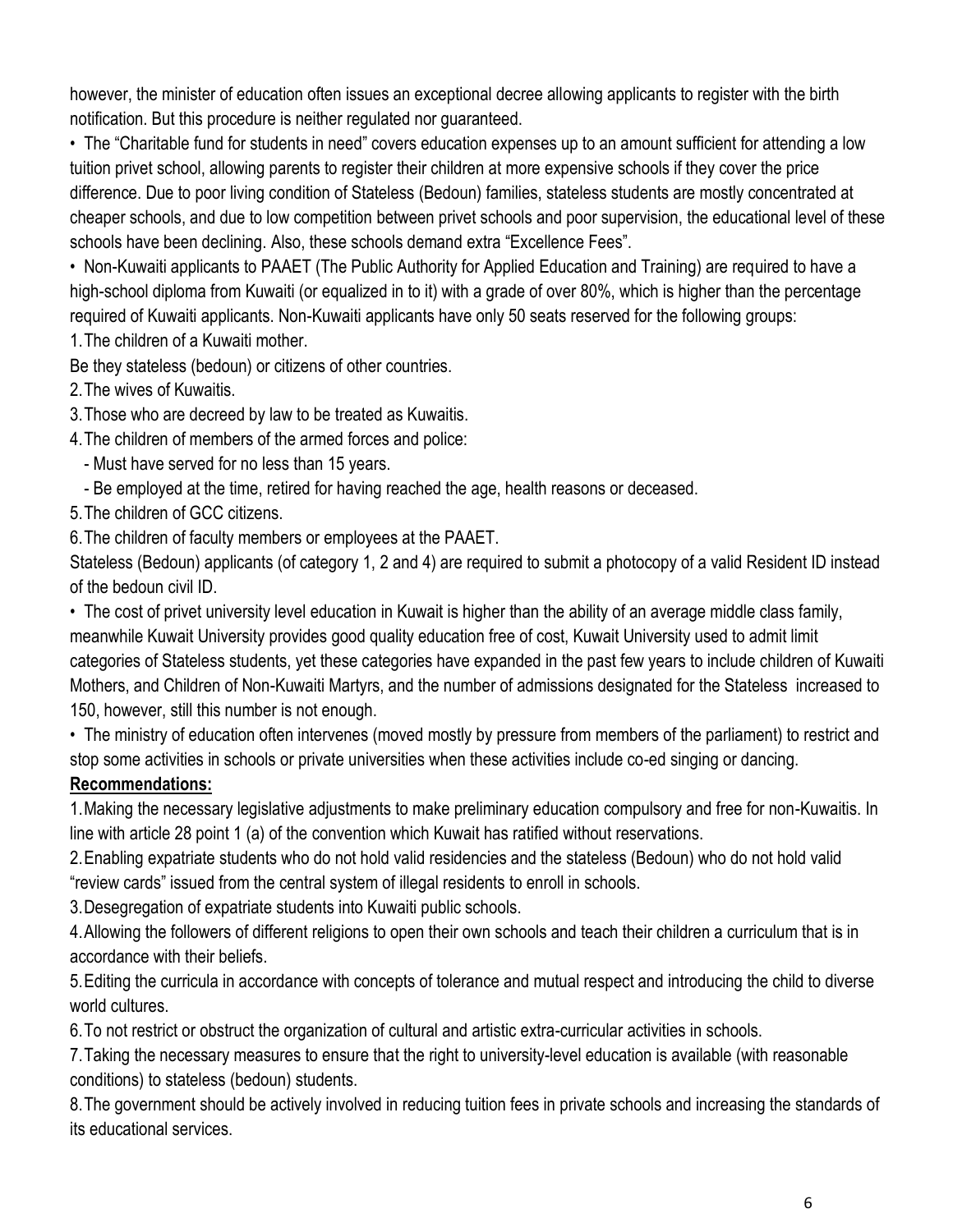9.Taking the necessary measures to provide the guidelines and principles of education to the child at different school levels and define their rights and duties.

To include specialized curriculums of Human Rights at all school level, and to incorporate the principles of human rights in other school subjects.

### **Special Needs Children:**

• The Kuwaiti Law for People with Special Needs mentions Kuwaitis and the children of Kuwaiti mothers, and does not include non-Kuwaiti persons with special needs. However, a number of articles can be applied to non-Kuwaitis with the approval of the Supreme Council of Disabled Affairs under certain conditions and regulations. The Council however, has not yet issued a by-law. All what non-Kuwaitis receive currently is an ID issued by the council, specifying the level of their disability.

• According to the law, training courses are regularly held for teachers in special education schools. However, the law has disregarded the need of teachers in regular schools for training courses, which would enable an early recognition of some cases of subtle and unclear disabilities in children.

• Children with special needs suffer most from the prolonged appointments in public hospitals without receiving enough care. For example: there are only two places designated to offer treatment for speech and communication difficulties. One is Salem Al-Ali Center for Speech and Hearing, and it receives a particular number of cases only under certain conditions. The other is the department of Speech and Swallowing in the Physical Medicine Hospital, which provides treatment for all speech and swallowing difficulty cases. And due to the fact that this hospital is the only place that offers free treatment of neurological-related swallowing difficulties, there is a waiting list of approximately 200 patients. There are 11 specialists, 6 therapy rooms, 4 of which are for children. As a result, the waiting between each treatment course (each course is one-month long), could reach an average of 8 months for cases that require constant uninterrupted treatment. This in turn aggravates their health conditions.

• There were a number of awareness campaigns aimed at educating the public about some of the difficulties faced by people with special needs, and the importance of helping them and respecting their public rights (such as not using their parking spaces). However, these campaigns have not approached the stereotypical image of disabled persons, to protect them from mockery and ridicule.

### **Recommendations:**

1.To pass legislations for non-Kuwaiti persons of special needs, to provide them with their most important rights.

2.To train teachers to recognize and identify children with special psychological/educational/sensory needs in schools. To regularly organize courses and lectures to educate the teachers on the basic knowledge of the latest developments in this field.

3.To organize awareness campaigns to change the stereotypical image of people with disability.

4.To ensure that they are provided adequately with health services at the Physical Medicine Hospital, and to provide the medical staff to cover the needs of patients, especially at the department of Speech and Swallowing.

5.To work on reducing the waiting period, by providing more medical staff and treatment centers.

# **Adoption and Neglected children:**

•The department of Family Care within the Ministry of Social Affairs, is responsible for the issues of adoption, and caring for children of unknown parentage and children of broken homes, up until the age of ten for boys, and thirteen for girls. One of the main purposes of the department is to encourage Kuwaiti families to sponsor children of unknown parentage through media outlets and other sources to portray the benefits of sponsorship.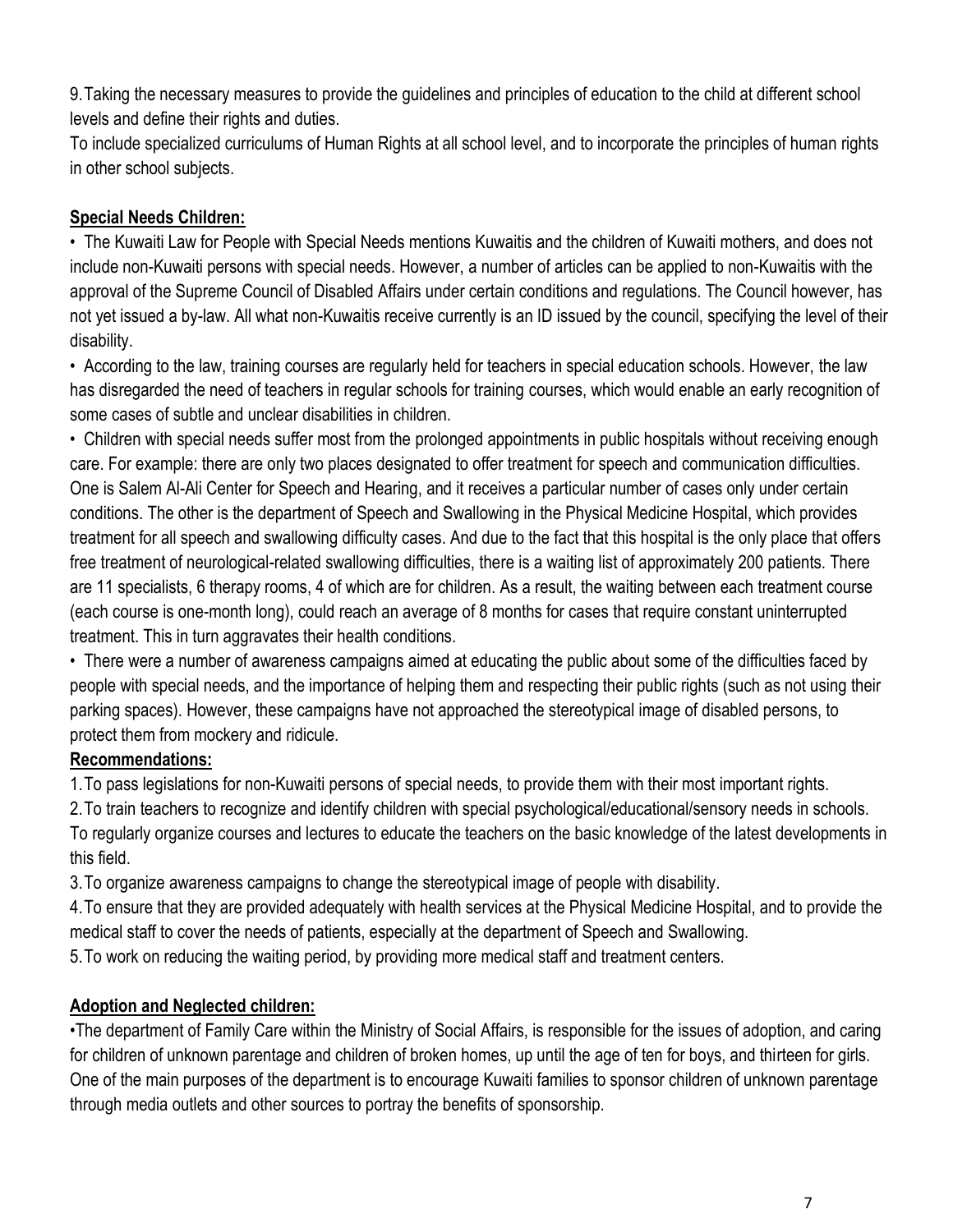• Kuwait implements the sponsorship system called foster care which is used instead of the adoption system compatible with the provisions of Islamic Sharia, instead of adoption. The adopted child through the sponsorship system is denied to have the adoptive family name or have a share in inheritance, even if the adoptive family wishes to and their set of beliefs allows it. Also, as a regulation of the sponsorship system, Non-Muslim families are not permitted to sponsor children.

• There are cases not included in the welfare homes system of the Family Care department, including children of known parentage both Kuwaitis and expatriates. And since they are not covered in the welfare homes system and there is no designated shelters or homes specific for the these cases, they are being sent to reside in hospitals, residing in and environment which lacks the means to provide their basic rights, such as obtaining an ID, nurture and education. Their financial needs are usually covered from hospital staff of visitors and the nursing staff attends to them voluntarily.

#### **Recommendation:**

1.Passing legislative amendments to ensure that abandoned children with known parentage obtain proper care through suitable homes and shelters until their issues are resolved, and take suitable measure to ensure that Non-Kuwaiti abandoned children get to return to their countries.

2.Passing legislative amendments allowing adoption as another option besides sponsorship.

3.Increasing the number of specialized staff of social and psychological researchers and supervisory staff and ensuring that these staff obtain regular training.

4.Providing an independent building from the department of family care, as well as new homes for girls and categorize homes based on age and status.

#### **Right to Citizenship:**

• Although citizenship is automatically given to children of unknown parentage, yet the department of family care admitted that there are obstacles with regards to nationalizing children of known Kuwaiti mothers and unknown fathers, although article 3 of the Nationality Law states that a child of unknown parentage is automatically nationalized, it only allows for the nationalization of children of known Kuwaiti mothers and unknown fathers via special decree. As it is stated in article 3 of decree No. 15/1959 of nationality law No. 15/1959: "every child born in Kuwait of unknown parentage acquires citizenship, and every foundling is considered to be born in Kuwait unless proven otherwise. And it is allowed to give Kuwaiti citizenship through a decree issued by Ministry of internal affairs for children born inside or outside Kuwait, of known Kuwaiti mothers and unknown fathers or those of no legal relations to their father, and minors maybe treated as Kuwaitis through a decision issued by the Ministry of internal affairs until they reach adulthood (21 years of age) "

• The Kuwaiti community to a large degree stigmatizes children of unknown parentage; if such a situation is exposed they're automatically subjected to socials degradation and are shunned by the community. To avoid subjecting children to social rejection, the department of family care provides those children with a full name "child, father, grandparent". And although the children's parental condition is not stated in any of their legal documents, yet in their citizenship ID it is stated that they have been nationalized with accordance to article 3 of the Nationality Law. Which gives a clear indication to their condition as the article specifically covers the conditions of children of unknown parentage and consequently subjects them to society's judgment. The mention of the article number according to which a person has been nationalized, is done for the sole purpose of distinguishing between people who are eligible to participate in the national elections from those who are not. Naturalized citizens have to go through a waiting period before being allowed to participate in the election as other established citizen, yet, this distinguishing mechanism has been in general a discrimination tool between Kuwaitis. It should also be noted that the department of Nationality and Travel Documents in the period between 1991-2011 has been issuing nationality document papers to children of unknown parentage stating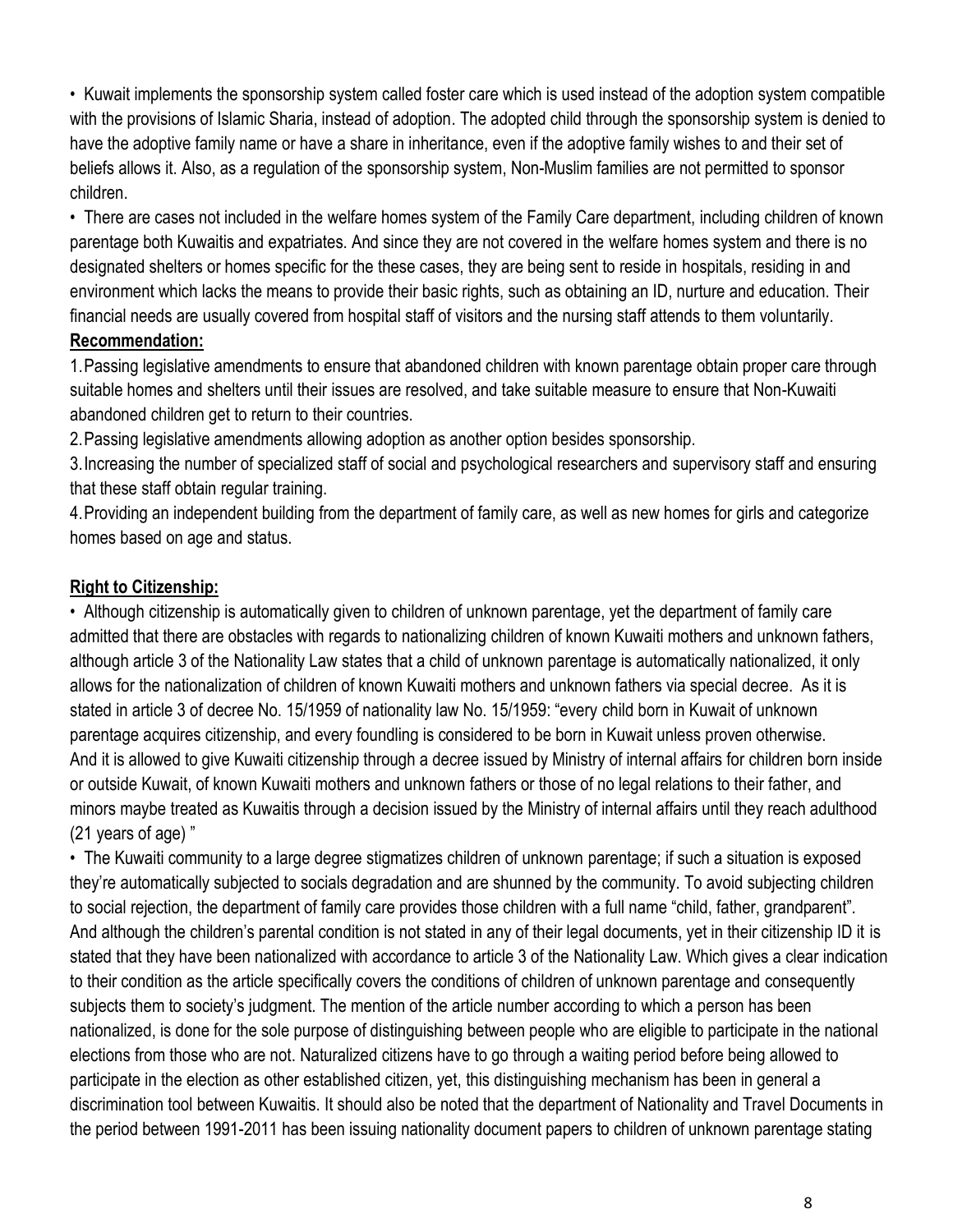that they have been nationalized with accordance to Article 1 instead of Article 3, but since 2011 it began to write Article 3.

• A child born to a Kuwaiti mother is only entitled to obtain Kuwaiti citizenship if the conditions of clause No. 2 of Article No. 5 of the Nationality law apply, which require the parents to be divorced r the father to be dead. In addition, the child is required to be below 21, a Muslim and an Arabic speaker.

And due to the fact that parents want their children to get the best possible chances in life, and to ensure that their children have a better future since they are permanently residing in Kuwait, they might resort to the option of divorce so that their children can get citizenship, and therefore the children may end up being raised in a broken home. Since the law only allows for the nationalization of children below the age of adulthood, siblings might be subjected to separation if the oldest are not nationalized while the youngest are.

### **Recommendations:**

1.Passing legislative amendments allowing for unconditional nationalization of children born to Kuwaiti mothers.

2.Passing legislative amendments to allow for unconditional, automatic nationalization of children of unknown fathers and known mothers, similar to that applied for children of unknown parentage.

3.Replacing Article numbers that indicate the reasons/ means to which a person obtained nationality by a general indicate of whether the person has been naturalized or a born national, in order to minimize direct discrimination.

## **Juvenile Care:**

• There's no provision in Kuwaiti law that requires law enforcements to inform the juvenile at his arrest of the charges pressed against him, he is only informed of the charges during interrogation. Also, the law doesn't entail that a juvenile obtains legal assistance immediate to his arrest, however, the law does entail that every person accused of a felony must be provided with legal assistance during interrogation and trial. Although the right to hire a lawyer at interrogation is preserved, yet the interrogator has the authority to prohibit the lawyer from talking during the interrogation process. Also, there is no legal provision that obliges law enforcements to provide a certified translator for juveniles that don't speak Arabic during custody and interrogation. Therefore, law enforcement resort to non-professional translators which could lead to errors in translation which is not in the child's best interest.

• A legal body has been established to deal with juvenile case, consisting of: juvenile prosecution, juvenile court, police department of juvenile protection and department of verdict executions.

• Juveniles detained at social welfare homes are split into four categories: social observation homes for one boys and another for girls, which is used to detain children between the ages of 15 and 18 under suspension and remanded. The second is correctional homes one for boys and another for girls, which is a social, governmental institution under the department of juvenile care, part of the ministry of labor and social affairs, this institution is used to detain juvenile delinquents to serve sentences according to the ruling of juvenile court. Third is a social care home to detain juvenile delinquents from the age of seven and under the age of 18, which the juvenile courts orders their detention until they show behavioral improvement. Forth is a social hosting home, which receives girls subject to possible perversity, forwarded from juvenile police, ministry of education, child's guardian, juvenile detention centers or by request of the child himself.

• Total number of juvenile cases forwarded to the department of juvenile care in the year 2011 is 1316 case, 1244 male and 72 female.

• According to personnel of institutions related to juvenile care, improvements to conditions in social care homes have been made in the past three years, beating and solitary detention is no longer practiced. It was also common that juveniles sexually assault younger, weaker detainees due to lack of supervision at night, the small number of supervisors and their poor training, and due to the fact that juveniles sleep in crowded rooms that doesn't necessarily take into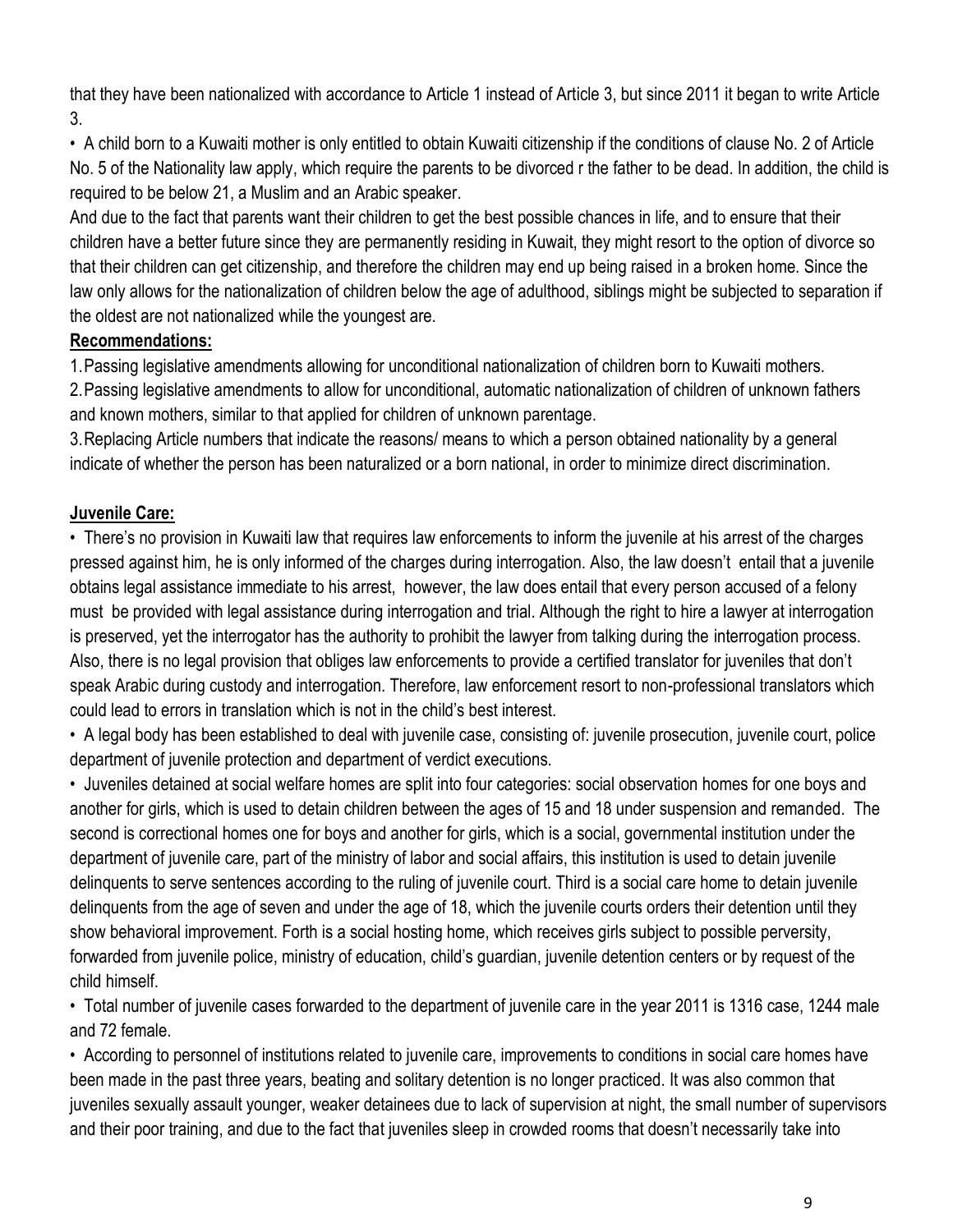consideration the age range of detained children (7-17 years old). However, there's a belief that the installment of security cameras, and the reduction in numbers of children sharing a room to three has reduced these cases. But nonetheless the allocation of an individual room for each child shall have a greater impact in protecting them for sexual assault. Information regarding the conditions of detainment in observation homes and correctional homes were unattainable.

• It is noticed that a lot of juveniles have an illiteracy problem due to their condition, even though they might have completed school level in low expense privet school. And therefore they must be enrolled in literacy programs.

• In December 2012, Majed Al-Shammiri (Saudi national) was detained in Jabriya Police station for 24 days, in violation of standard procedures which entails that a juvenile is forwarded to Juvenile prosecution for detention and interrogation, at the police station he suffered from abuse and sexual assault instigated by detectives during questioning and was subsequently forced to sign confessions. His father filed sexual assault, abuse and wrongful captivation charges case no. (1365/2010) Hawali, afterwards Sheikh Ali Al-Yousef head of criminal investigation department stated that those accusation were incorrect, and no investigation was made until the involvement and pressure of the Saudi Embassy in Kuwait. In April 2011 Majed Al-Shammiri filed a grievance complaint against closing his case file No. (1365/2010). Later Majed was found innocent in 11 cases filed against him.

#### **Recommendations:**

1.Make necessary legislative Amendments to Juvenile law No. 3/1983, in accordance to the international standards for juvenile detention.

2.Providing more social workers to cover the deficit in the supervisory staff that meet standard professional requirements and criteria of this profession.

3.To expedite work on the construction of a new juvenile care complex, specially that the existing facilities are in need of maintenance and repair.

4.Provide individual sleeping rooms for each juvenile detained to protect them from the possibility of sexual assault.

5.Passing legislative amendments to ensure that the law enforcements are obliged to provide certified translators for the child in his native tongue, and that the child is provided with legal assistance immediate to his arrest.

#### **Child Care Facilities at Government, Oil or Private Sector Workplaces:**

•It is customary in Kuwait for domestic help to care for children when the parents are at work. Considering that these domestic workers are not necessarily qualified to care for children; that a number of families do not assign workers with child care only, assigning them more chores in addition to child care, this in turn resulted in many cases of children being harmed intentionally and unintentionally. It is then necessary to provide a suitable practical daycare substitute for the wellbeing of children. Although the non-governmental Kuwaiti Labor Law has stated in article 25, that business owners have to provide a daycare facility for children under the age of 4, in workplaces where the number of female workers exceed 50, or 200 male workers. However, many companies have not observed this particular article of the labor law. As for the government sector, the public service labor law does not obligate governmental bodies to provide childcare facilities for their employees. Additionally, maternity leaves are issued by the Civil Service Commission.

•The general manager of the department of women and childhood at the ministry of social affairs, Mrs. Eqbal Al-Romaitheen has stated in 26, May 2012, that "there is a serious future plan by the higher authorities in the ministry and at the government, to establish daycare facilities for children at the mothers' workplaces, in the government sector, or even the private sector".

#### **Recommendations:**

1.To observe the implementation of the labor law article regarding the establishment of daycare facilities, at the companies that has met all the conditions.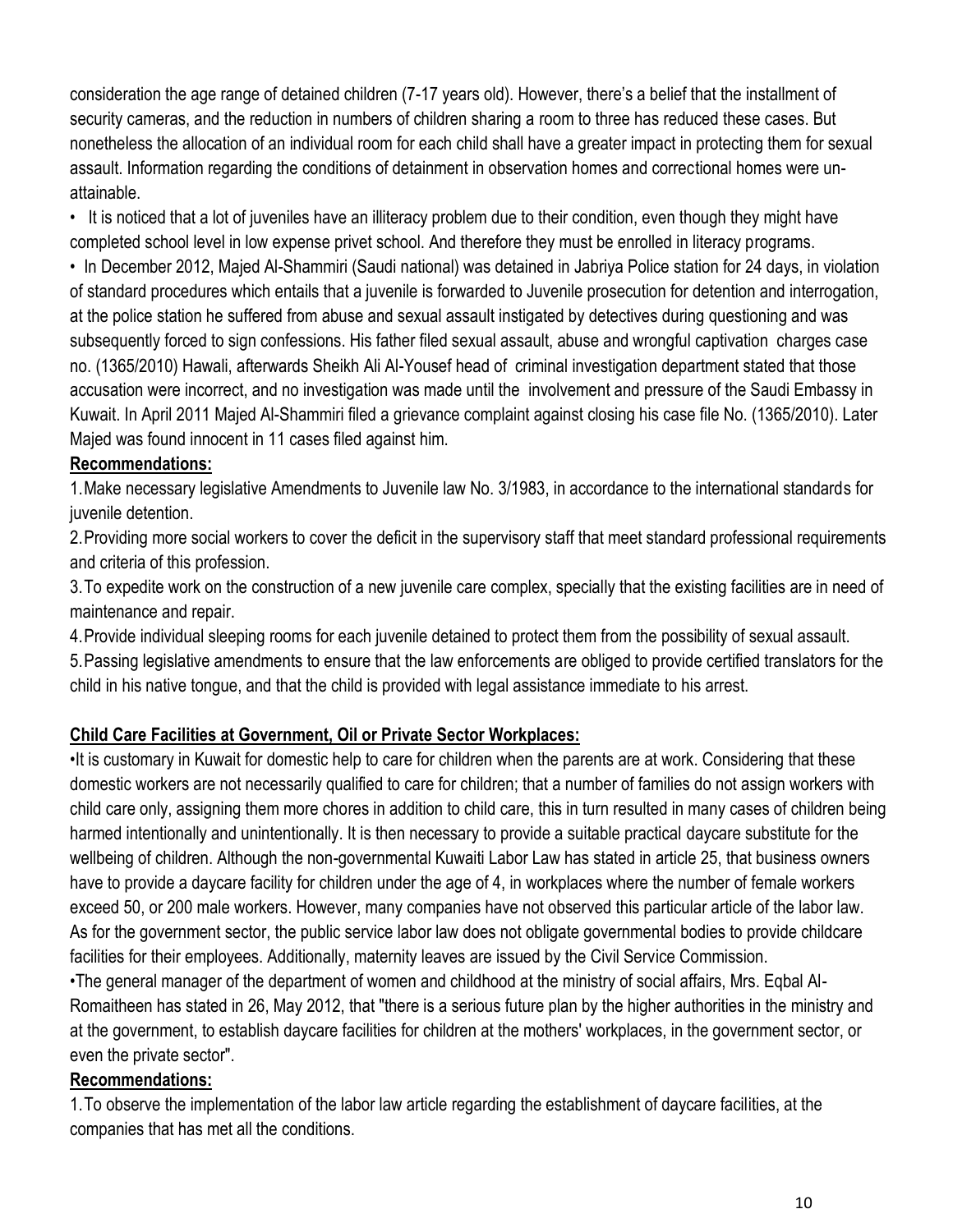2.To establish daycare facilities at government and oil sector workplaces.

### **Children's rights in the event of parental separation:**

• The Personal Status Law states in article 190, that the person seeking custody has to meet the following conditions: Be of legal age, sanity, integrity, ability to raise the child, and care for his health and moral well being. The custodian has to be a "mahram" ) to the female child ( i.e.: a male of whom a female has a certain family relation, this Islamic concept includes brothers, father, uncles and grandfathers) , the law also conditions that a "Mahram" must be living with a female of relation to be fit as a custodian for a girl. Custody is not awarded based on the level of competence and capability to raise the children. Additionally, the Personal Status Law awards custody to the mother, not the father. In case the mother dies or loses custody, custody rights is set by law through at a specific order of eligibility, starting from the mother and then her direct female relatives then the female relatives of the father; it is not given to the father unless there is no female custodian, or in case the male child reaches the age of puberty. The custody of the female child by female custodians ends only when the child is married. Hence, the father is not entitled to custody.

• The custody of the mother is nullified if she marries a person who is not a "mahram" to the children, disregarding her competency and capability to raise the children. Additionally, article 192 of the Personal Status Law does not allow the non-Muslim mother to have custody of the children after they reach the age of 7.

• The mother who is awarded custody cannot issue or renew her children's official documents if the father refuses to do so; unless she gets a court order, which is a long and costly process during which many of the children's vital needs are delayed.

• If the custodian denies the other parent their visitation rights, the other parent will have to go the police station to enforce their visitation rights; the children are then taken the police station to be taken by the other parent. And since the police station is not a suitable place for children, and their mere presence there might be traumatizing to them, many parents do not do this procedure so as to spare their children this experience. As a result, the children are deprived of seeing his/her parent.

### **Recommendations:**

1.To amend the personal status law to award custody to parents based on competency and capability for custody.

2.To not discriminate in the conditions of custody between a Muslim and non-Muslim mother.

3.To instantly allow the custodial mother to issue all official documents for her children.

4.To establish a department to enforce visitation sentences; taking into account that its environment must be suitable for children.

### **Children's Right to A Healthy Environment:**

• The country has suffered many environmental disasters that have affected residential areas with children. For example:

In 2002, immediately after the construction of Mishref wastewater treatment plant began, emerged the problem of leakage of Hydrogen Sulfide (H<sub>2</sub>S) gas from a construction pit. The method used to dispose of water from that pit was through the rain drainage network, which resulted in the spread of  $H_2S$  odor throughout two nearby residential areas (Mishref and Sabah Al-Salem Areas).

And in 2009, during the trial of the plant, it was completely damaged due to poor specifications of materials used in the construction. As a result of the damages, the plant was completely shut down; untreated wastewater estimated at 180,000 m<sup>3</sup> was discharged into the sea through the rain drainage network. Causing a sever contamination of air and water which continued for several months until the problem was resolved.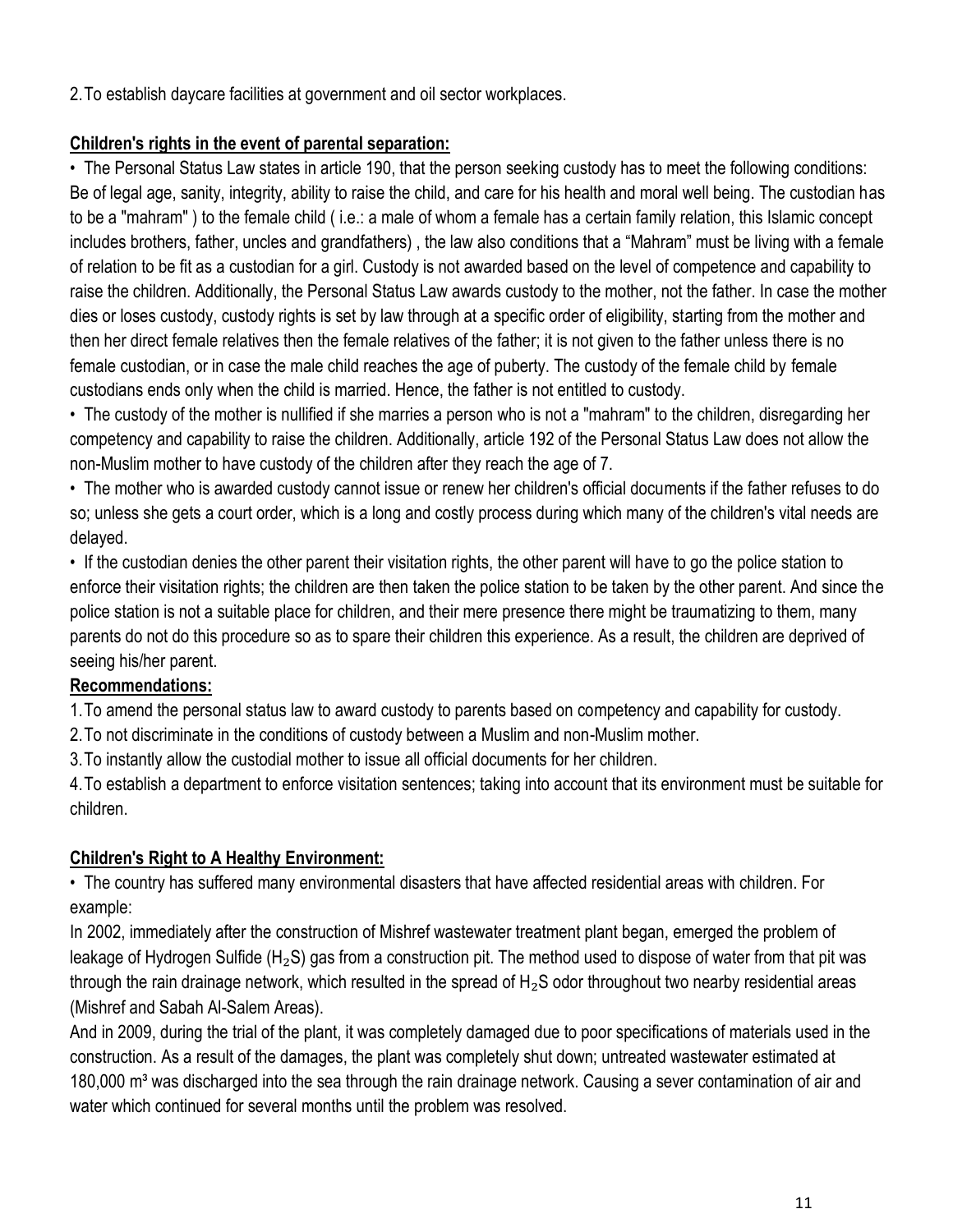• The residential area of Ali Sabah Al-Salem previously known as Um Al-Hayman, is one of the highly exposed areas to air pollution in Kuwait. It is only 4 KM away from Shuaiba Industrial Area, which contains petro chemical plants, oil refineries, a power plant operated with high percent carbon fuel, and other heavy industries with highly toxic waste. It is also 200 m close to petroleum installation and constructions, despite the Kuwait Oil Company demands made to the Public Authority for Housing Welfare to relocate the area away from these sites.

This pollution has directly affected the health of the residents of this Area and neighboring Areas. Increased Number of Asthma cases was noted in comparison to other areas, as well as a higher cancer rate.

### **Recommendations:**

1.Increasing the capabilities of Environment Public Authority, equipping its laboratories to enable it to function effectively. 2.Efficiently observing and inspecting plants and facilities which omit and dispose of pollutants and taking legal actions against violators.

3.Relocating residential areas away from plants, industrial areas and oil structures.

4.To educate the residents about the dangers of pollutions, and how to prevent it. To provide them with environmental information clearly and transparently.

### **Child's Labor:**

• Labor law in the private sector prohibits the employment of children below the age of 15, it allows the employment of children between the age 15-18 according to the provisions of article 20 of the labor law in the privet sector which states: "A- they are not to be employed in dangerous, health risk industries and professions, a list of such professions is to be issued by the Minister of Labor & Social Affairs, B- that they take a medical examination prior to their employment, and at semiannual basis after employment, they law also determines 6 hours as the maximum rate for daily labor of a child, and that a child shouldn't work for more than four continues hours and that he is given a break of one hour.

Also, in article 18 of the law, if the child is employed as a trainee he is required by law to commit to a five year working period with his employer after completion of his training & gaining the profession's set of skills, otherwise he is to compensate his employer for the costs of training & education at a percentage equivalent to the remainder of the five year period that he has to complete.

• Due to economic pressures and to support their families which do not obtain sufficient financial support, a number of stateless and expatriate children resort to selling goods in the street, at very harsh conditions due to extreme temperature levels both in summer and winter, it was also noticed that some sell goods even in the morning which means that they don't attend schools.

Kuwaiti Juvenile Law classifies children who practice selling goods in the street as children subject to possible perversity, as per article 1: "the child is considered subject to perversity if he was found begging, or practicing a trade not fit for good living". And therefore those children are not only at risk of losing their source of livelihood due to confiscation, but they may also be subject to legal prosecution and detention at social hosting homes until his social, financial situation is resolved, this measure is considered to be not in the child's best interest where he's separated from his family and detained with juvenile delinquents. Resolving this issue is only achieved by ensuring that every person/family has the ability and access to a decent/sufficient source of income.

### **Recommendations:**

**1.**To make legislative amendments to cancel or reduce the period of which a child is required to commit to an employment from which he obtained his training.

**2.**To ensure that every family of poor means gets proper and decent job opportunities, or sufficient financial assistance, so that a child is not forced to work to support his family.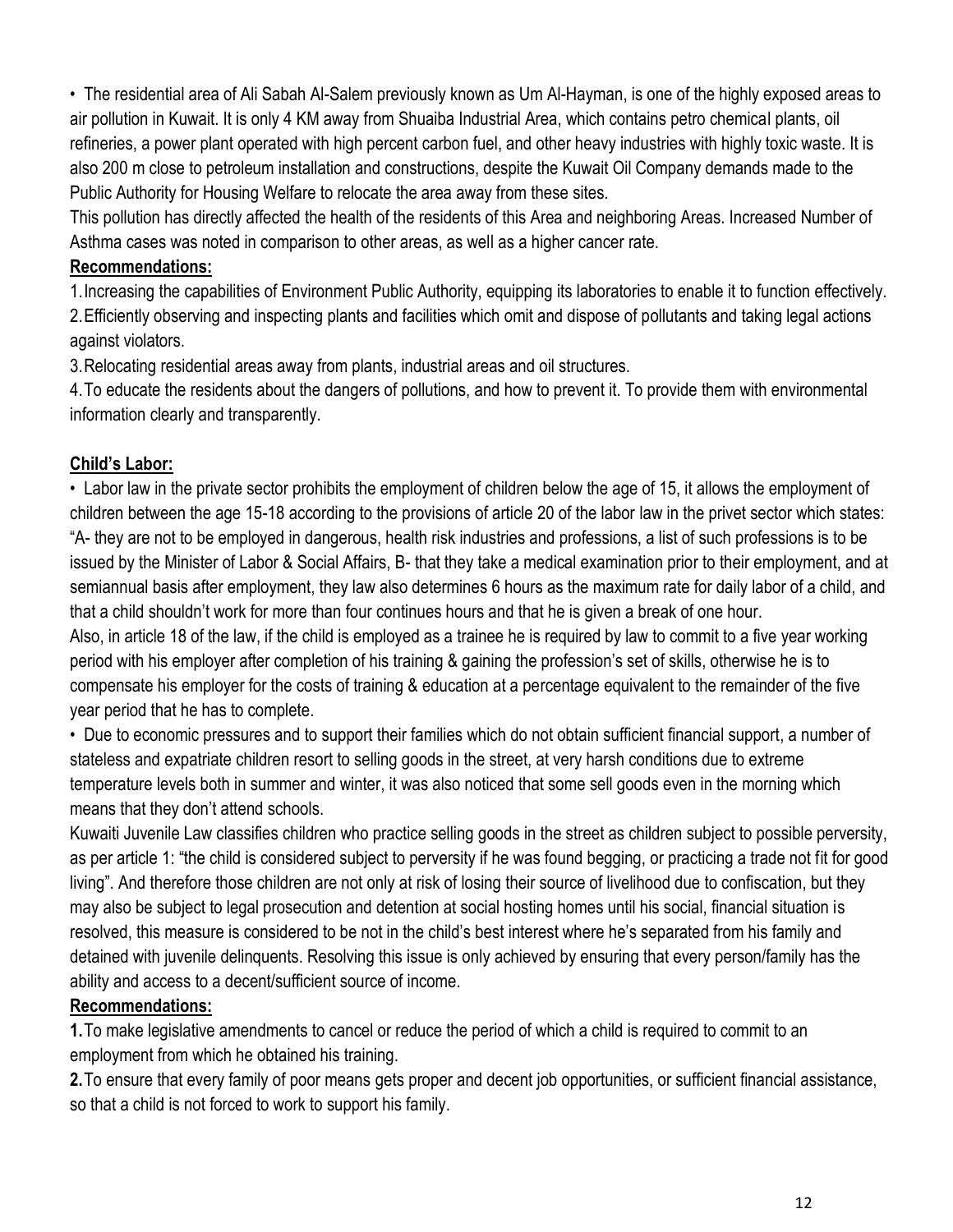### **Child's Right to Social Welfare:**

Article 11 of the Kuwaiti Constitution guarantees the right to social welfare to Kuwaiti nationals only. Upon the legislation of the insurance law, the Public Institution for Social Security was established and assigned to insure security against old age, disability, illness and death for civil workers employed in the government, private sectors and oil sectors, as well as self-employed people.

The social security system covers all citizens, as well as the children of Kuwaiti mothers, and those who are treated as Kuwaiti citizens. It moreover provides a pension for retired employees varying from 65%-95% of the value of the basic salary when employed. Furthermore, retired employees have the right to a 30 KD increase (equivalent of 105.6 \$) for every additional child after the end of his service. It is important to note that the state treasury covers many of the costs of the social security system.

The social security system, however, does not include non-Kuwaiti residents or stateless individuals (Bedoun), even if they were employed in the government sector. There is moreover no parallel or alternative social security system to provide social welfare for residents (non-Kuwaitis and the stateless), although some sectors provide their employees with an end of service reward. Therefore, a child dependent on stateless parents or non-Kuwaiti residents has no social guarantee, which would ensure him a continued income and a decent living in case his parents retire.

#### **Recommendations:**

1. Provide a social security system that non-Kuwaitis working in Kuwait can benefit from, which would consequently benefit their children.

#### **Health:**

• Although the constitution declares in article 15 the state's commitment to public health, and that employers are obligated by the state to provide health insurance for their non-Kuwaiti employees in the private sector, which currently guarantees them the right to be treated in the country's hospitals, in 1999, however, law no. 1 of 1999 was issued regarding health insurance for foreigners requiring them to pay fees in return for health services. This law determines that certain segments of non-Kuwaitis have the right to receiving government health services and treatment; and they are: a. foreign women married to Kuwaitis b. children of Kuwaiti mothers and non-Kuwaiti fathers c. three domesticworkers and d. foreigners working in the public sector.

• In March of 2011 the "Company of Health Insurance Hospitals" tender was submitted. Based on the features presented in the tender profile, there are a number of obvious concerns regarding the quality of treatment services and their sufficiency in covering the needs of the targeted segments. This project is known as the Health System comprised of 10 health centers distributed among all six governorates and a few hospitals that are distributed among three governorates only; Al Jahra, Al Ahmadi, and Farwaniya, which are relatively distant from the residence areas of most expatriates. The minimum number of the total beds in these hospitals has been determined to be 900 beds with a minimum of 300 beds for every hospital at a ratio of 2 beds per 10,000 people, which is less than the current ratio of one bed per 649 people in government hospitals and in light of the current situation which provides treatment for all. Furthermore, there are fears that government policies are directed toward reducing the overall size of the project including the minimum number of beds made available after many companies abstained from entering the bid for the project.

• There are concerns that the range of treatments and services provided in the health insurance hospitals will not ensure a suitable healthy treatment for the targeted segments and, moreover, that the medical equipment available and medicine provided is of low quality and the level of employees from doctors and medical staff in these hospitals are of lesser skill in order to decrease the costs of implementing the project.